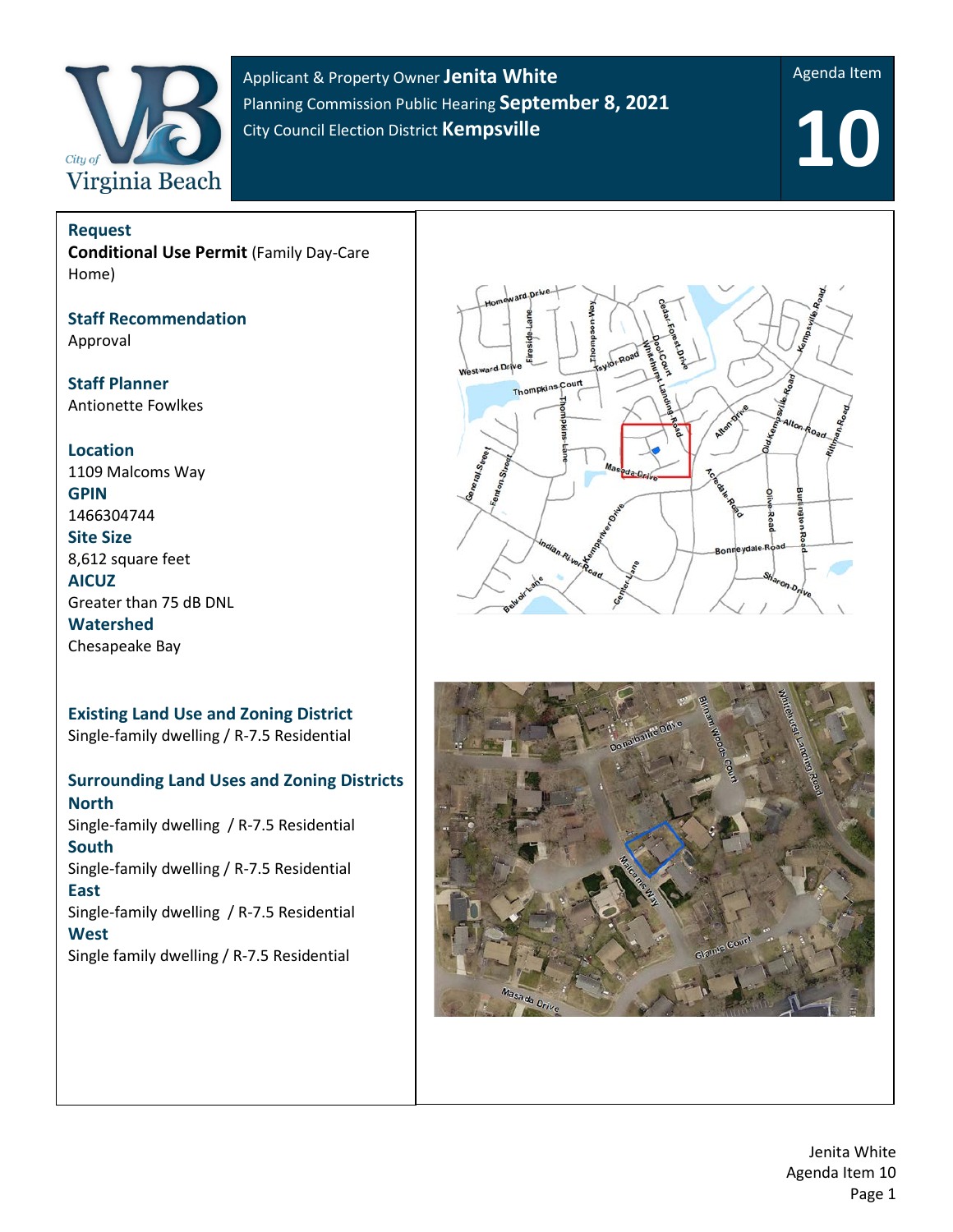# **Background & Summary of Proposal**

- The applicant is requesting a Conditional Use Permit for a Family Day-Care Home to care for up to 12 children within a single-family dwelling. The 2,002 square foot home is zoned R-7.5 Residential District and is located in the Birnam Woods neighborhood. A Family Day-Care Home with four or less children is allowed by-right in residential zoning districts. When the number of children cared for increases to five or more children, excluding the provider's own children and those who reside in the home, both state licensure and a Conditional Use Permit are required.
- According to the applicant, she has 30 years of experience caring for children.
- The designated outdoor play area is located in the backyard enclosed by a six-foot tall privacy fence.
- The typical hours of operation are proposed as 6:00 a.m. to 6:00 p.m., Monday through Friday.



## **Evaluation & Recommendation**

This request for a Conditional Use Permit for a Family Day-Care Home, in Staff's opinion, is consistent with the policies and goals set forth in the Comprehensive Plan for the Suburban Area. Staff finds the property to be organized and well kept, successfully promoting the policies intended to ensure the maintenance and sustainability of great neighborhoods.

Staff recommends conditions that pick-up and drop-off times be staggered and to allow only one Home Occupation operating on the property at any one time to alleviate the potential for congestion in the right-of-way.

In Staff's view, Family Day-Care Homes provide a needed and valuable service to the community and will not be detrimental to any adjacent land uses. Based on these considerations, Staff recommends approval of this request subject to the conditions listed below.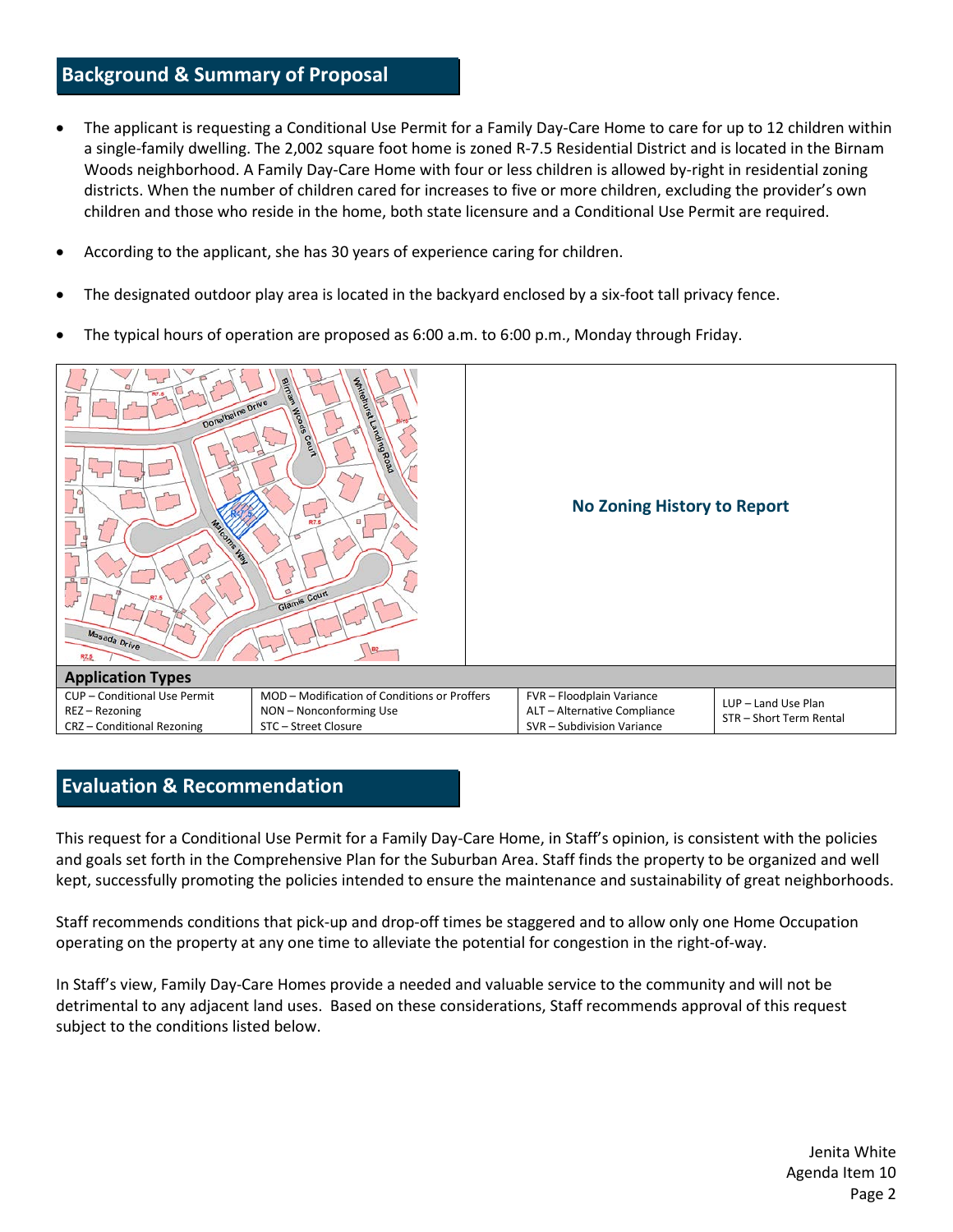# **Recommended Conditions**

- 1. Arrival and departure times shall be staggered to avoid vehicular congestion.
- 2. The Family Day-Care Home shall be limited to the total of twelve (12) children, other than children living in the home.
- 3. The applicant shall maintain a license with the Virginia Department of Social Services for childcare.
- 4. No more than one (1) person, other than the applicant, shall assist with the operation of the Family Day-Care Home at any one time.
- 5. Any sign identifying the home occupation shall be non-illuminated, not more than one (1) square foot in area and mounted flat against the residence.
- 6. The applicant shall obtain all necessary permits and inspections from the City of Virginia Beach. Prior to operation, the applicant shall obtain a Certificate of Occupancy from the Building Official's Office for use of the house as a Family Day-Care Home.
- 7. The applicant/owner shall maintain a six-foot privacy fence around the perimeter of the rear yard for the duration of the use.
- 8. There shall be only one Home Occupation, the Family Day-Care Home, operating on the property associated with this Conditional Use Permit.

*Further conditions may be required during the administration of applicable City Ordinances and Standards. Any site plan submitted with this application may require revision during detailed site plan review to meet all applicable City Codes and Standards. All applicable permits required by the City Code, including those administered by the Department of Planning / Development Services Center and Department of Planning / Permits and Inspections Division, and the issuance of a Certificate of Occupancy, are required before any approvals allowed by this application are valid.*

*The applicant is encouraged to contact and work with the Crime Prevention Office within the Police Department for crime prevention techniques and Crime Prevention Through Environmental Design (CPTED) concepts and strategies as they pertain to this site.*

#### **Comprehensive Plan Recommendations**

The Comprehensive Plan identifies this site as being located within the Suburban Area. The general planning principles for the Suburban Area focus on creating and maintaining great neighborhoods through stability and sustainability; protecting and enhancing open spaces and places of cultural and historical significance; and creating and maintaining a transportation system that provides connectivity and mobility. Achieving these goals requires that all land use activities either maintain or enhance the existing neighborhood through compatibility with surroundings, quality and attractiveness of site and buildings, improved mobility, environmental responsibility, livability, and effective buffering with respect to type, size, intensity and relationship to the surrounding uses.

#### **Natural & Cultural Resources Impacts**

The site is located in the Chesapeake Bay watershed and there are no known significant cultural resources associated with this site.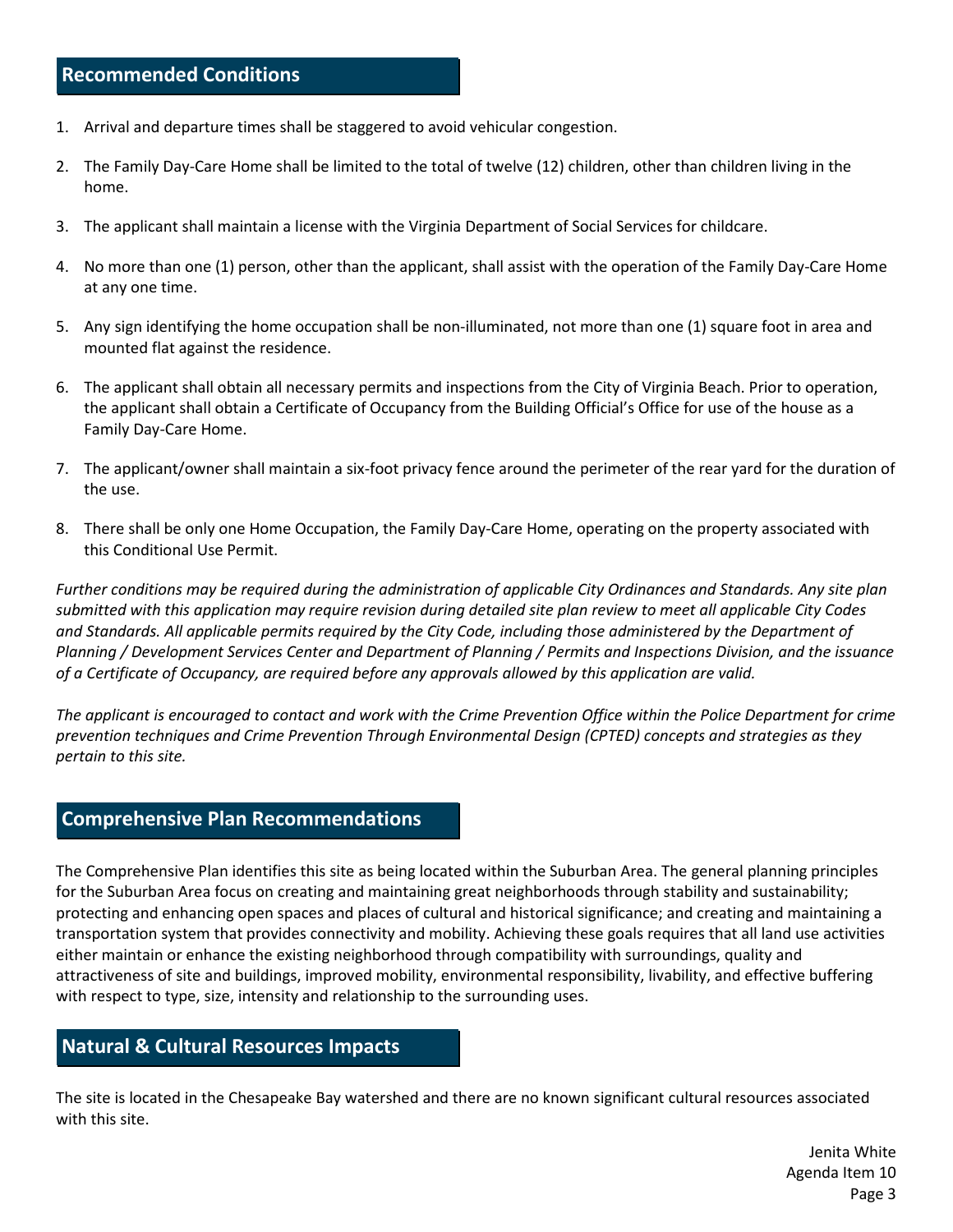# **Traffic Impacts**

| <b>Street Name</b> | <b>Present Volume</b>                      | <b>Present Capacity</b>                    | <b>Generated Traffic</b>                |
|--------------------|--------------------------------------------|--------------------------------------------|-----------------------------------------|
| Malcoms Way        |                                            | No Data Available                          | Existing Land Use $1 - 10$ ADT          |
|                    |                                            |                                            | Proposed Land Use <sup>2</sup> - 58 ADT |
|                    | <sup>1</sup> as defined by a single-family | <sup>2</sup> as defined by a single-family |                                         |
|                    | dwelling                                   | dwelling with a Family Day-Care            |                                         |
|                    |                                            | Home                                       |                                         |

#### **Master Transportation Plan (MTP) and Capital Improvement Program (CIP)**

Malcoms Way in the vicinity of this application is considered a two-lane undivided local street. It is not included in the Master Transportation Plan. No roadway Capital Improvement Program projects are slated for this area.

# **Public Utility Impacts**

#### **Water and Sewer**

The site is currently connected to both City water and sanitary sewer services.

## **Public Outreach Information**

#### **Planning Commission**

- The applicant reported that they met with the surrounding property owners, and no objections were raised.
- As required by the Zoning Ordinance, the public notice sign(s) was placed on the property on August 9, 2021.
- As required by State Code, this item was advertised in the Virginian-Pilot Beacon on Sundays, August 22, 2021 and August 29, 2021.
- As required by City Code, the adjacent property owners were notified regarding the request and the date of the Planning Commission public hearing on August 23, 2021.
- This Staff report, as well as all reports for this Planning Commission's meeting, was posted on the Commission's webpage of [www.vbgov.com/pc](http://www.vbgov.com/pc) on September 2, 2021.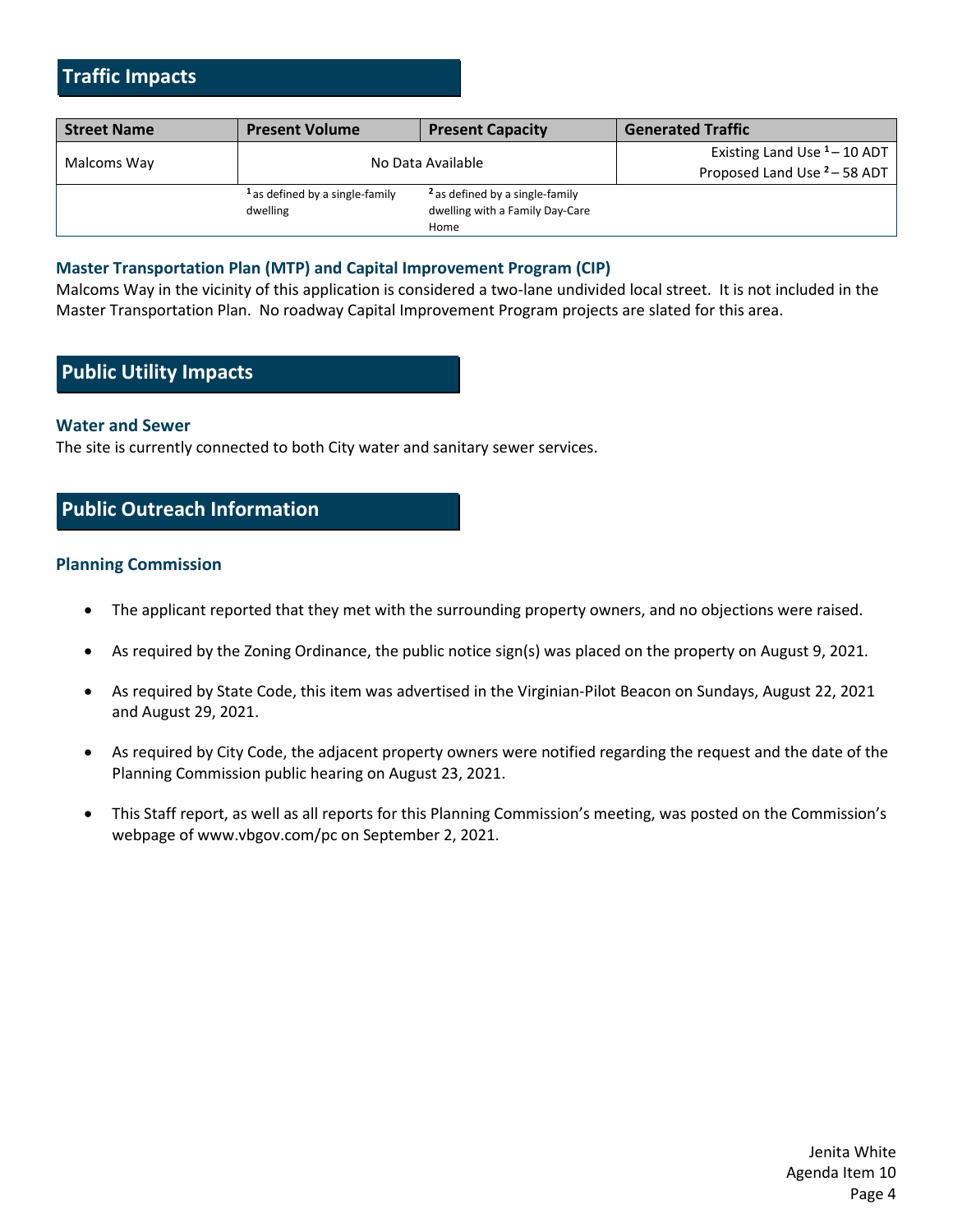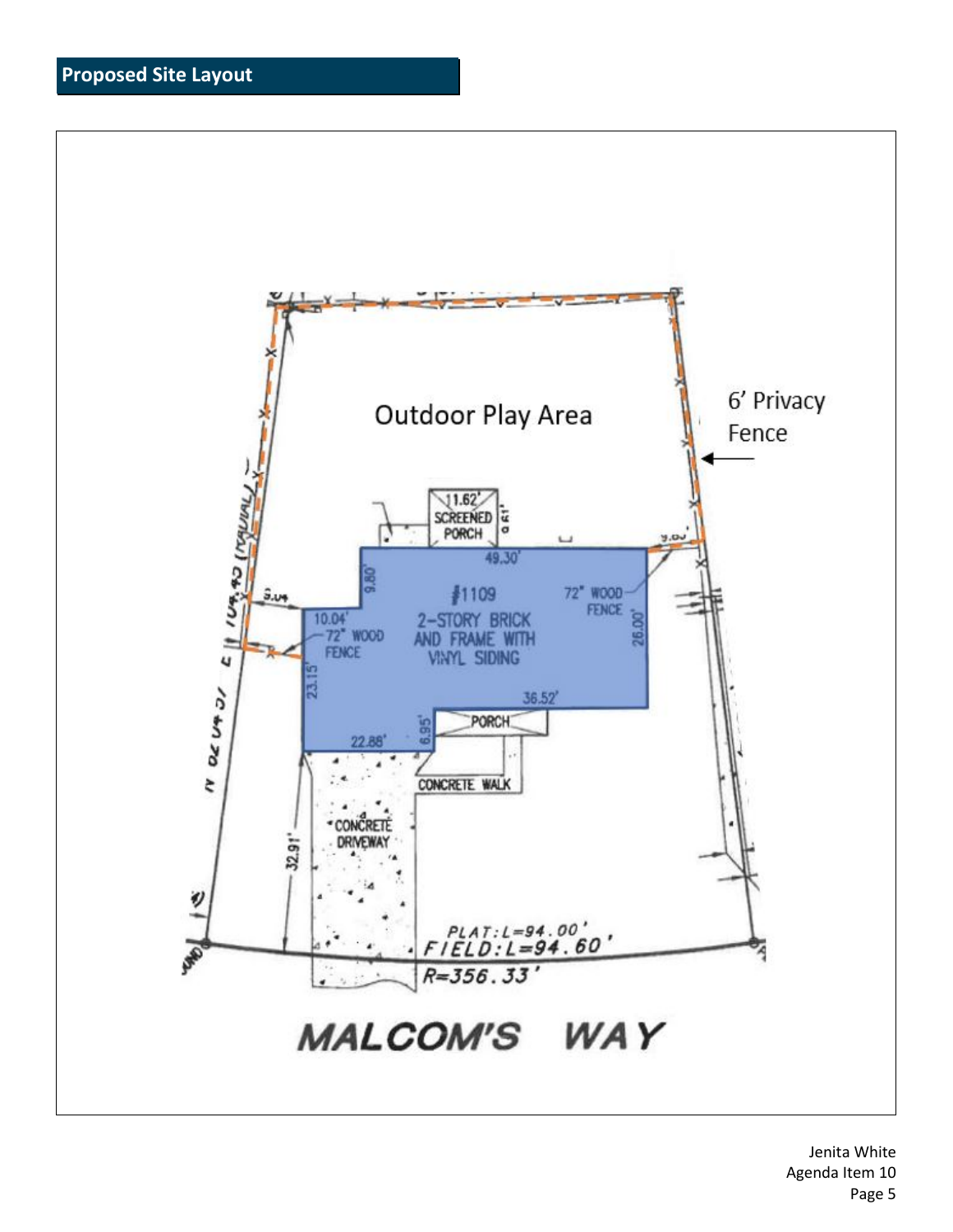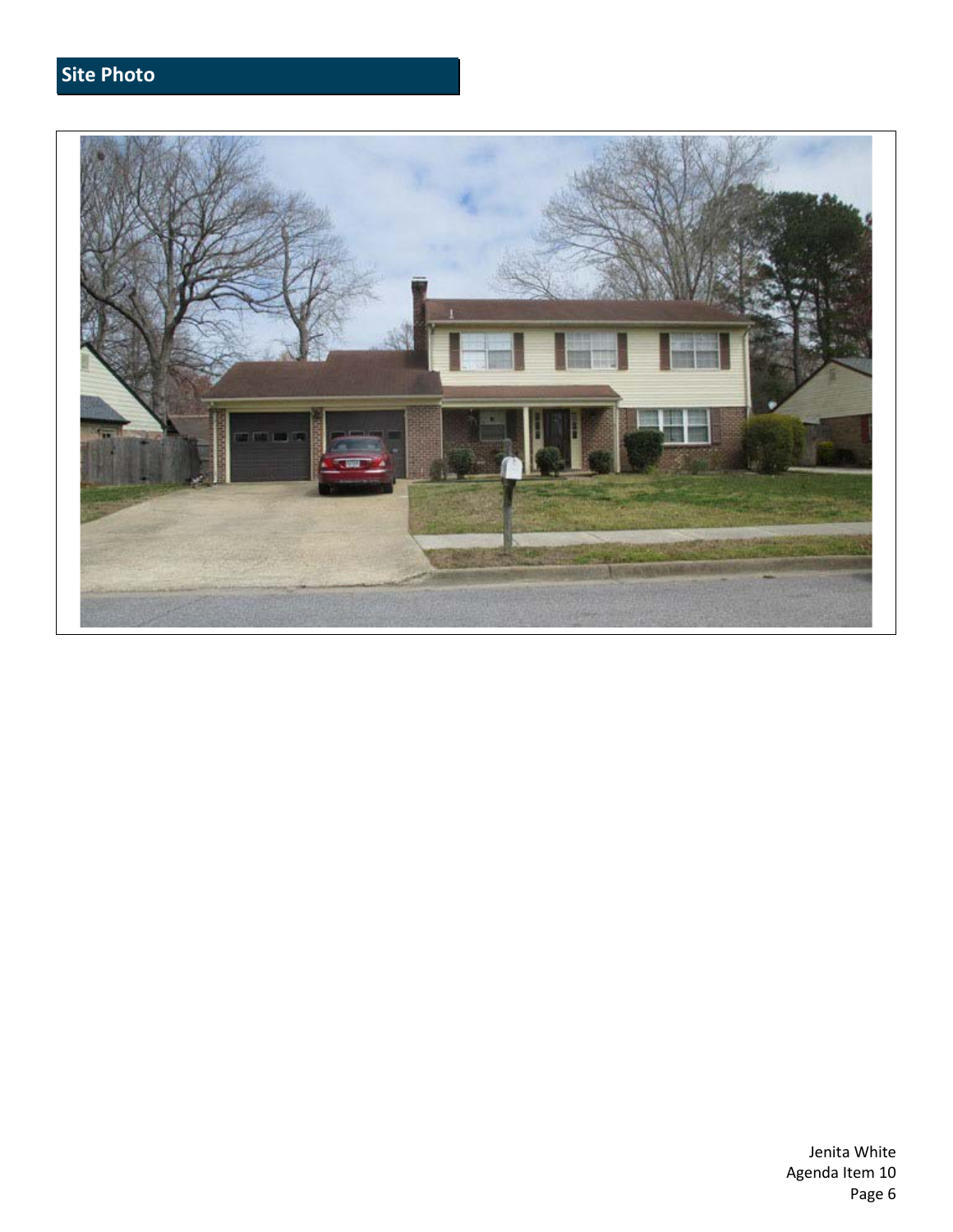| <b>Disclosure Statement</b> |  |
|-----------------------------|--|
|-----------------------------|--|

| <b>Disclosure Statement</b>                                                                                                                                                                                                                                                                                                                                                                                                                                                                                                                                                                                                                                                                                                                                                                                                                                                                                                                                                    |                      |
|--------------------------------------------------------------------------------------------------------------------------------------------------------------------------------------------------------------------------------------------------------------------------------------------------------------------------------------------------------------------------------------------------------------------------------------------------------------------------------------------------------------------------------------------------------------------------------------------------------------------------------------------------------------------------------------------------------------------------------------------------------------------------------------------------------------------------------------------------------------------------------------------------------------------------------------------------------------------------------|----------------------|
|                                                                                                                                                                                                                                                                                                                                                                                                                                                                                                                                                                                                                                                                                                                                                                                                                                                                                                                                                                                | Planning & Community |
|                                                                                                                                                                                                                                                                                                                                                                                                                                                                                                                                                                                                                                                                                                                                                                                                                                                                                                                                                                                | Development          |
|                                                                                                                                                                                                                                                                                                                                                                                                                                                                                                                                                                                                                                                                                                                                                                                                                                                                                                                                                                                |                      |
| The disclosures contained in this form are necessary to inform public officials who may vote on the application as to                                                                                                                                                                                                                                                                                                                                                                                                                                                                                                                                                                                                                                                                                                                                                                                                                                                          |                      |
| whether they have a conflict of interest under Virginia law. The completion and submission of this form is required for<br>all applications that pertain to City real estate matters or to the development and/or use of property in the City of                                                                                                                                                                                                                                                                                                                                                                                                                                                                                                                                                                                                                                                                                                                               |                      |
| Virginia Beach requiring action by the City Council or a City board, commission or other body.                                                                                                                                                                                                                                                                                                                                                                                                                                                                                                                                                                                                                                                                                                                                                                                                                                                                                 |                      |
| <b>Applicant Disclosure</b>                                                                                                                                                                                                                                                                                                                                                                                                                                                                                                                                                                                                                                                                                                                                                                                                                                                                                                                                                    |                      |
| Applicant Name JENITA WHITE                                                                                                                                                                                                                                                                                                                                                                                                                                                                                                                                                                                                                                                                                                                                                                                                                                                                                                                                                    |                      |
| Does the applicant have a representative? $\Box$ Yes<br>■ No                                                                                                                                                                                                                                                                                                                                                                                                                                                                                                                                                                                                                                                                                                                                                                                                                                                                                                                   |                      |
| If yes, list the name of the representative.                                                                                                                                                                                                                                                                                                                                                                                                                                                                                                                                                                                                                                                                                                                                                                                                                                                                                                                                   |                      |
| Is the applicant a corporation, partnership, firm, business, trust or an unincorporated business? $\Box$ Yes                                                                                                                                                                                                                                                                                                                                                                                                                                                                                                                                                                                                                                                                                                                                                                                                                                                                   | N <sub>O</sub>       |
| If yes, list the names of all officers, directors, members, trustees, etc. below. (Attach a list if necessary)                                                                                                                                                                                                                                                                                                                                                                                                                                                                                                                                                                                                                                                                                                                                                                                                                                                                 |                      |
|                                                                                                                                                                                                                                                                                                                                                                                                                                                                                                                                                                                                                                                                                                                                                                                                                                                                                                                                                                                |                      |
| . If yes, list the businesses that have a parent-subsidiary <sup>1</sup> or affiliated business entity <sup>2</sup> relationship with the applicant. (Attach<br>a list if necessary)                                                                                                                                                                                                                                                                                                                                                                                                                                                                                                                                                                                                                                                                                                                                                                                           |                      |
|                                                                                                                                                                                                                                                                                                                                                                                                                                                                                                                                                                                                                                                                                                                                                                                                                                                                                                                                                                                |                      |
| <sup>1</sup> "Parent-subsidiary relationship" means "a relationship that exists when one corporation directly or indirectly owns shares<br>possessing more than 50 percent of the voting power of another corporation." See State and Local Government Conflict of Interests<br>Act, VA. Code § 2.2-3101.                                                                                                                                                                                                                                                                                                                                                                                                                                                                                                                                                                                                                                                                      |                      |
| <sup>2</sup> "Affiliated business entity relationship" means "a relationship, other than parent-subsidiary relationship, that exists when (i) one<br>business entity has a controlling ownership interest in the other business entity, (ii) a controlling owner in one entity is also a<br>controlling owner in the other entity, or (iii) there is shared management or control between the business entities. Factors that<br>should be considered in determining the existence of an affiliated business entity relationship include that the same person or<br>substantially the same person own or manage the two entities; there are common or commingled funds or assets; the business<br>entities share the use of the same offices or employees or otherwise share activities, resources or personnel on a regular basis; or<br>there is otherwise a close working relationship between the entities." See State and Local Government Conflict of Interests Act, Va. |                      |
| Code § 2.2-3101.                                                                                                                                                                                                                                                                                                                                                                                                                                                                                                                                                                                                                                                                                                                                                                                                                                                                                                                                                               |                      |
| Revised 11.09.2020                                                                                                                                                                                                                                                                                                                                                                                                                                                                                                                                                                                                                                                                                                                                                                                                                                                                                                                                                             | 1 Page               |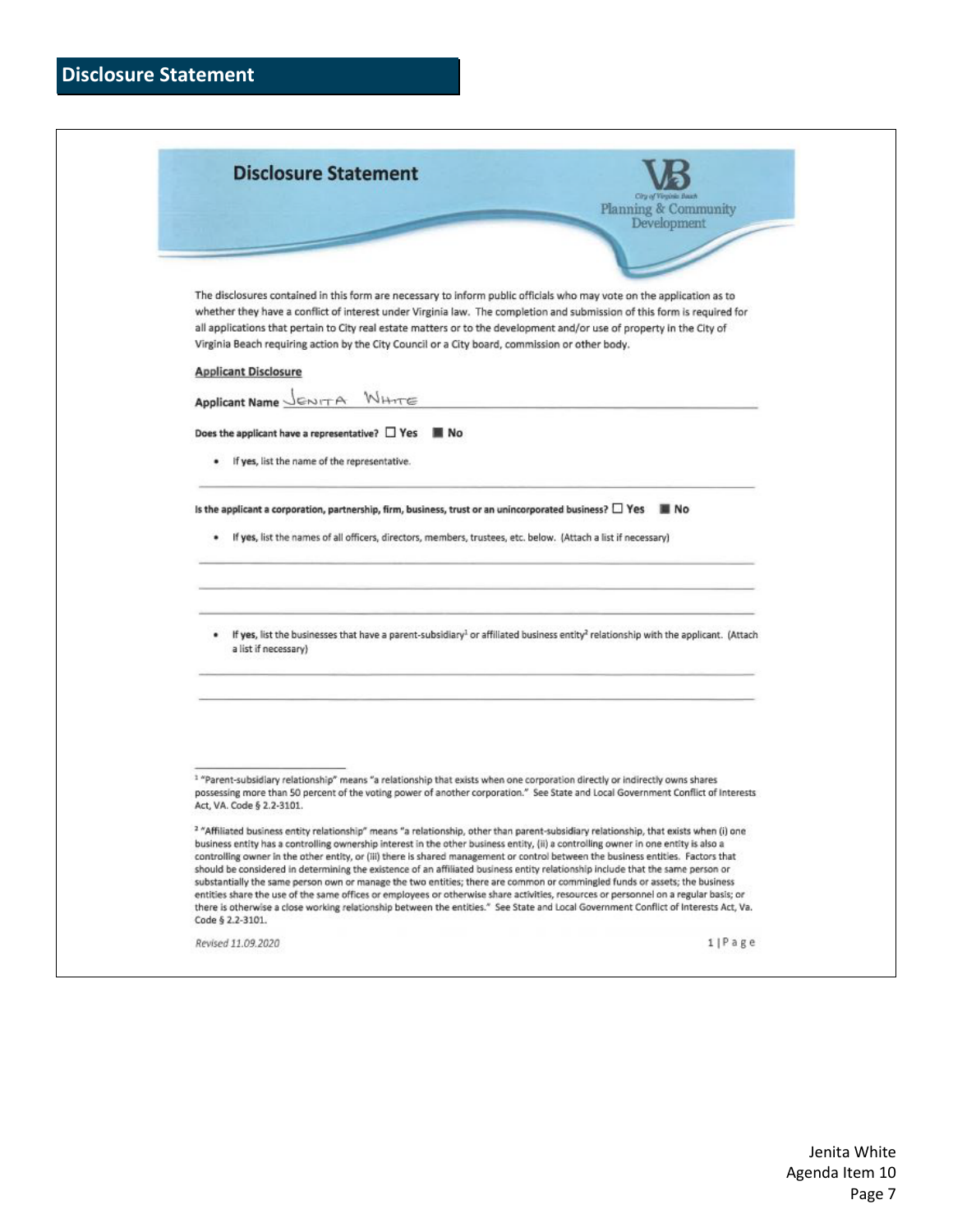| <b>Disclosure Statement</b> |  |
|-----------------------------|--|
|-----------------------------|--|

| Planning & Community<br>Development<br>If yes, what is the name of the official or employee and what is the nature of the interest?<br>٠<br>any financing in connection with the subject of the application or any business operating or to be operated on the property?<br>■ Yes □ No<br>If yes, identify the financial institutions providing the service.<br>SHELLPOINT MORTGADE | □ Yes ■ No<br>If yes, identify the company and individual providing the service. | 1. Does the applicant have any existing financing (mortgage, deeds of trust, cross-collateralization, etc) or are they considering<br>the application or any business operating or to be operated on the property? $\blacksquare$ Yes $\Box$ No<br>. If yes, identify the firm and individual providing the service. | Known Interest by Public Official or Employee<br>Does an official or employee of the City of Virginia Beach have an interest in the subject land or any proposed development<br>contingent on the subject public action? $\square$ Yes $\square$ No<br><b>Applicant Services Disclosure</b><br>2. Does the applicant have a real estate broker/agent/realtor for current and anticipated future sales of the subject property?<br>3. Does the applicant have services for accounting and/or preparation of tax returns provided in connection with the subject of<br>Prosperity Tax Solutions, Mario White<br>the application or any business operating or to be operated on the property? $\square$ Yes $\square$ No<br>. If yes, identify the firm and individual providing the service. |
|-------------------------------------------------------------------------------------------------------------------------------------------------------------------------------------------------------------------------------------------------------------------------------------------------------------------------------------------------------------------------------------|----------------------------------------------------------------------------------|----------------------------------------------------------------------------------------------------------------------------------------------------------------------------------------------------------------------------------------------------------------------------------------------------------------------|--------------------------------------------------------------------------------------------------------------------------------------------------------------------------------------------------------------------------------------------------------------------------------------------------------------------------------------------------------------------------------------------------------------------------------------------------------------------------------------------------------------------------------------------------------------------------------------------------------------------------------------------------------------------------------------------------------------------------------------------------------------------------------------------|
|                                                                                                                                                                                                                                                                                                                                                                                     |                                                                                  |                                                                                                                                                                                                                                                                                                                      |                                                                                                                                                                                                                                                                                                                                                                                                                                                                                                                                                                                                                                                                                                                                                                                            |
|                                                                                                                                                                                                                                                                                                                                                                                     |                                                                                  |                                                                                                                                                                                                                                                                                                                      |                                                                                                                                                                                                                                                                                                                                                                                                                                                                                                                                                                                                                                                                                                                                                                                            |
|                                                                                                                                                                                                                                                                                                                                                                                     |                                                                                  |                                                                                                                                                                                                                                                                                                                      |                                                                                                                                                                                                                                                                                                                                                                                                                                                                                                                                                                                                                                                                                                                                                                                            |
|                                                                                                                                                                                                                                                                                                                                                                                     |                                                                                  |                                                                                                                                                                                                                                                                                                                      |                                                                                                                                                                                                                                                                                                                                                                                                                                                                                                                                                                                                                                                                                                                                                                                            |
|                                                                                                                                                                                                                                                                                                                                                                                     |                                                                                  |                                                                                                                                                                                                                                                                                                                      |                                                                                                                                                                                                                                                                                                                                                                                                                                                                                                                                                                                                                                                                                                                                                                                            |
|                                                                                                                                                                                                                                                                                                                                                                                     |                                                                                  |                                                                                                                                                                                                                                                                                                                      |                                                                                                                                                                                                                                                                                                                                                                                                                                                                                                                                                                                                                                                                                                                                                                                            |
|                                                                                                                                                                                                                                                                                                                                                                                     |                                                                                  |                                                                                                                                                                                                                                                                                                                      |                                                                                                                                                                                                                                                                                                                                                                                                                                                                                                                                                                                                                                                                                                                                                                                            |
| 4. Does the applicant have services from an architect/landscape architect/land planner provided in connection with the subject of                                                                                                                                                                                                                                                   |                                                                                  |                                                                                                                                                                                                                                                                                                                      | is there any other pending or proposed purchaser of the subject property? $\Box$ Yes<br>. If yes, identify the purchaser and purchaser's service providers.                                                                                                                                                                                                                                                                                                                                                                                                                                                                                                                                                                                                                                |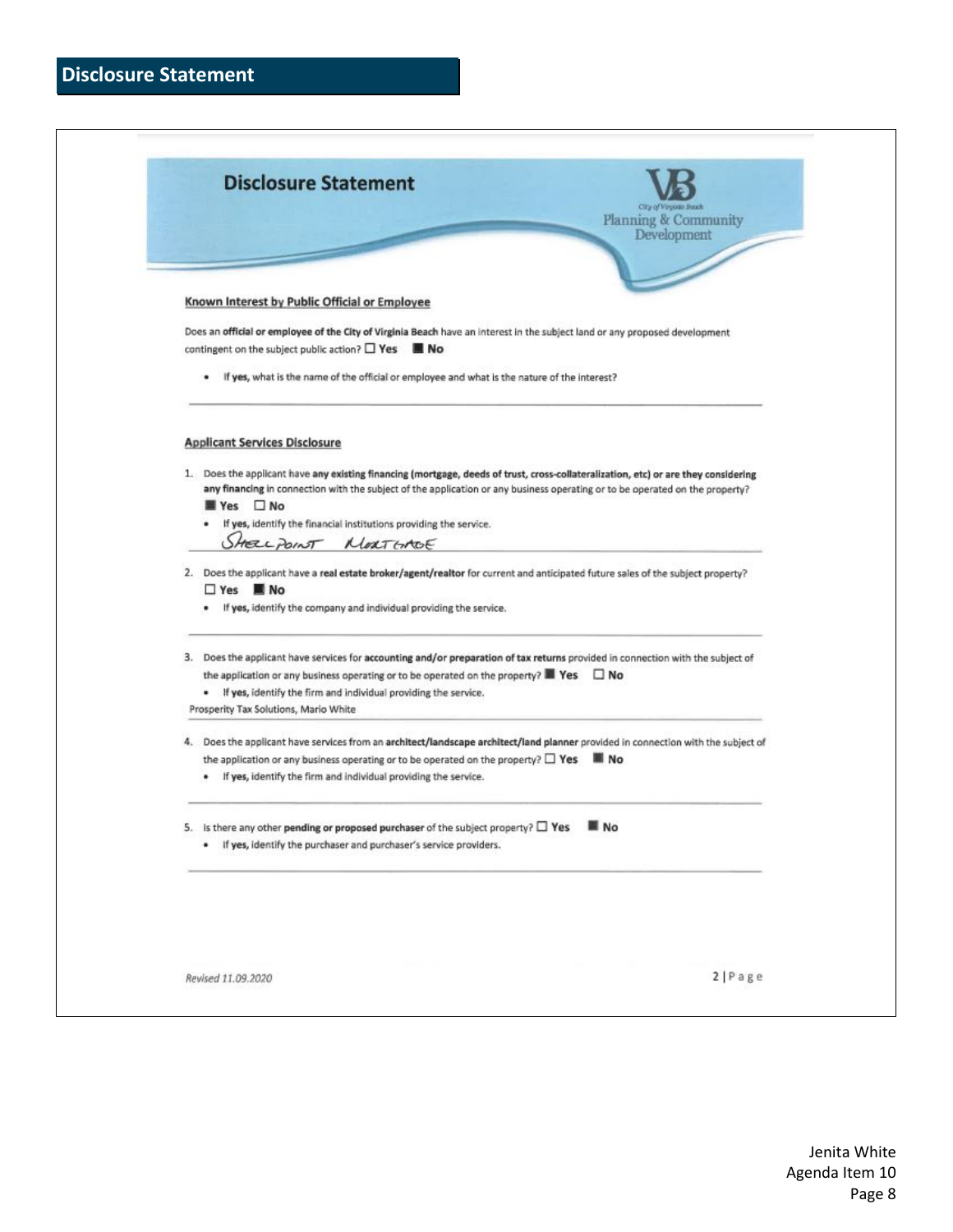# **Disclosure Statement**

|                                                                                                                                                                   | <b>Disclosure Statement</b><br>City of Virginia Bands                                                                               |
|-------------------------------------------------------------------------------------------------------------------------------------------------------------------|-------------------------------------------------------------------------------------------------------------------------------------|
|                                                                                                                                                                   | Planning & Community<br>Development                                                                                                 |
|                                                                                                                                                                   |                                                                                                                                     |
| to be operated on the property? $\Box$ Yes $\blacksquare$ No<br>· If yes, identify the company and individual providing the service.                              | 6. Does the applicant have a construction contractor in connection with the subject of the application or any business operating or |
|                                                                                                                                                                   | 7. Does the applicant have an engineer/surveyor/agent in connection with the subject of the application or any business             |
| operating or to be operated on the property? $\Box$ Yes $\blacksquare$ No                                                                                         |                                                                                                                                     |
| • If yes, identify the firm and individual providing the service.                                                                                                 |                                                                                                                                     |
| operated on the property? $\Box$ Yes $\blacksquare$ No                                                                                                            | 8. Is the applicant receiving legal services in connection with the subject of the application or any business operating or to be   |
| . If yes, identify the firm and individual providing the service.                                                                                                 |                                                                                                                                     |
|                                                                                                                                                                   |                                                                                                                                     |
| or any public body or committee in connection with this application.                                                                                              |                                                                                                                                     |
| <b>Applicant Signature</b><br>Jenita White, Owner                                                                                                                 |                                                                                                                                     |
| <b>Print Name and Title</b>                                                                                                                                       |                                                                                                                                     |
| June 21, 2021<br>Date                                                                                                                                             |                                                                                                                                     |
| Is the applicant also the owner of the subject property? $\blacksquare$ Yes $\Box$ No<br>If yes, you do not need to fill out the owner disclosure statement.<br>٠ |                                                                                                                                     |
|                                                                                                                                                                   | FOR CITY USE ONLY/ All disclosures must be updated two (2) weeks prior to any Planning Commission and City Council meeting          |
| that pertains to the applications<br>Date<br>No changes as of<br>□                                                                                                | Signature                                                                                                                           |
|                                                                                                                                                                   | <b>Print Name</b>                                                                                                                   |